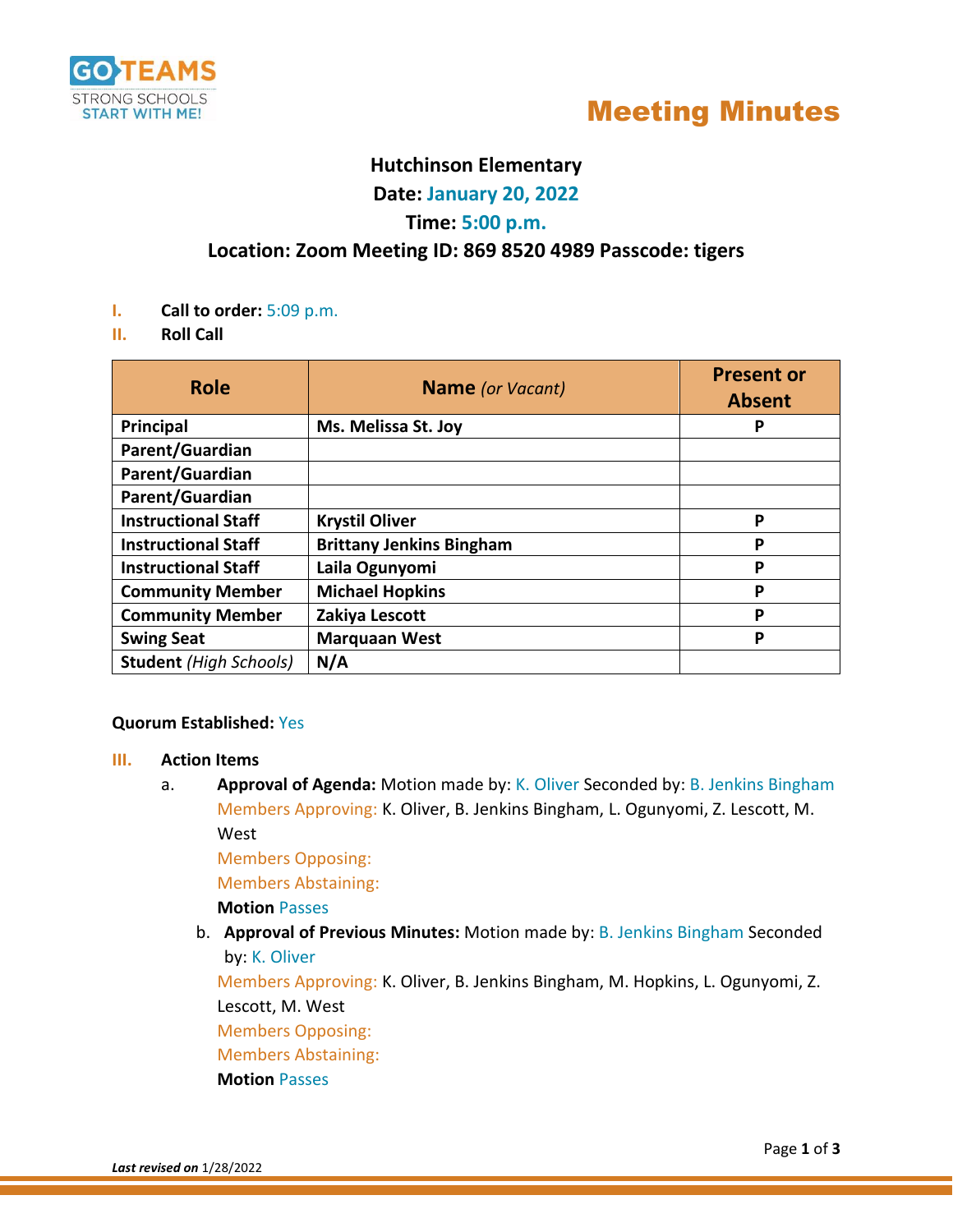

#### **IV. Discussion Items**

**Discussion Item 1**: School Strategic Plan

- a. Goal to make a 3% increase in Reading (28.62%) and Math (24.67%) from our 2019 Georgia Milestones Scores.
- b. Hutchinson added a goal for BASC-3 the universal behavior screener implemented by the district. 70% of students (from the fall to the spring administration) will respond favorably to the BASC-3 Survey administered by the Spring of 2022.
- c. Last year Hutchinson received Cognia Certification for Stem. Next step is to obtain state certification.
- d. Recommendations for building teacher capacity in core content areas: -Providing continued support to teachers with instructional coaches in core academic subjects. Also, the program specialist (school wide STEM implementation.

-Provide on going PLC on all academic resources use in school, in addition to offering information on PLCs and Endorsements outside the school building.

- e. Recommendations for engaging the school community: -Actively updating all social media platforms and celebrating staff each month.
- e. Recommendations for improving student mastery of core content knowledge: -Include Iready, Eureka, and Mastery Connect, and HMH learning platforms -Implementation of PBIS to promote positive school culture
- f. Recommendations for Building a Culture of student support: -Include our monthly Food Pantry and Marine Toys for Tots -Utilize the *Community In Schools* program to support attendance initiatives and provide wrap around services to families. -Revisiting partnership with Kroger (across the street) -Possible partnership with Grocery 166 -Possible partnership with Goodwill
- g. The Go Team decided to look at recommendations and schedule an additional meeting on January 27, 2022 @ 5:00 p.m. to finalize the school strategic plan.

## **V. Information Items**

## **Principal's Report**

- a. Ms. St. Joy presented the Mid-Year Data Review Report
- b. Enrollment has decreased from 306 to 293.
- c. Hutchinson's HMH data has not been updated since November however, the school is completing the required district usage minutes.
- d. MAP Winter Data indicated a 2% increase in ELA and a 4% increase in Math.